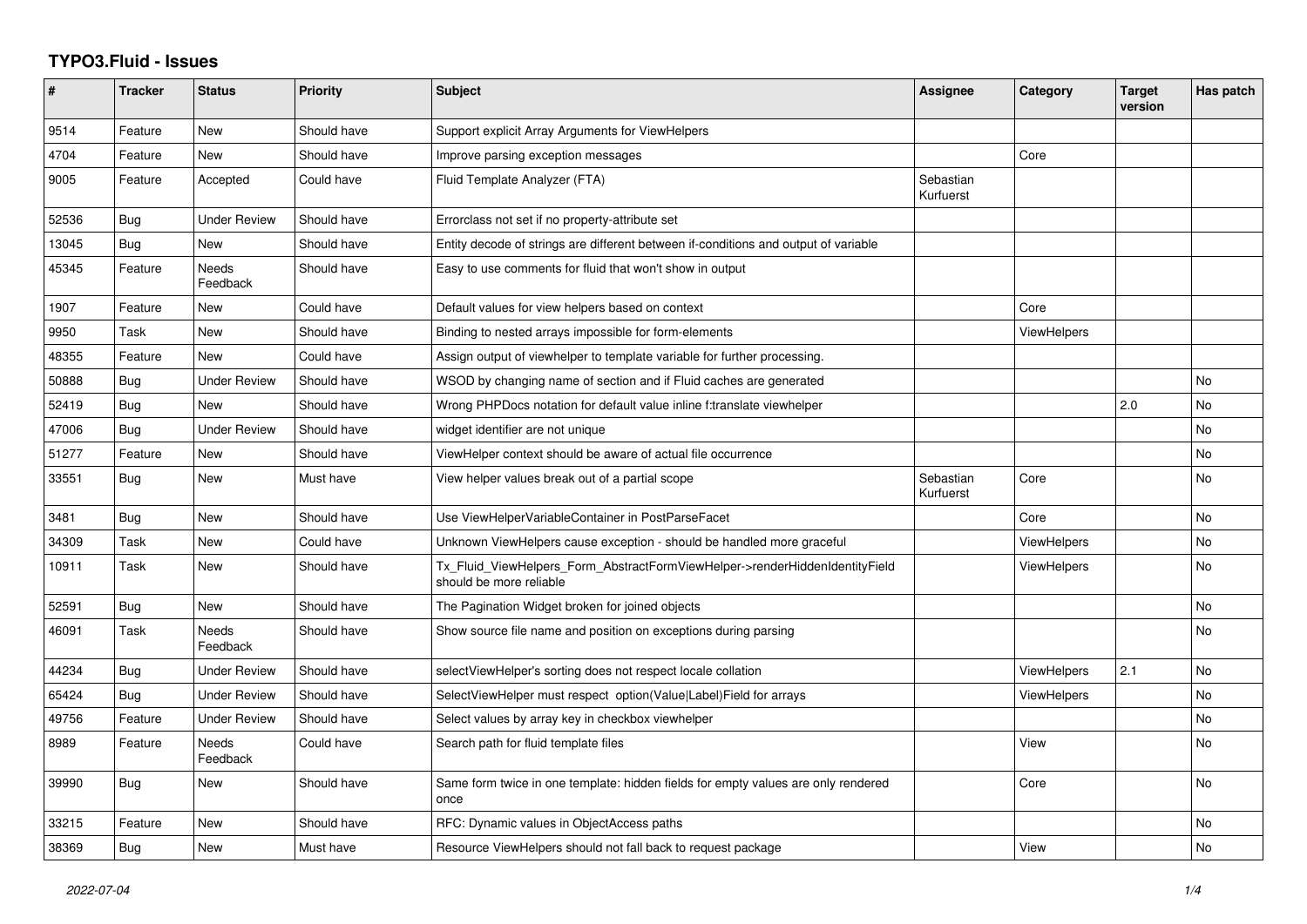| #     | <b>Tracker</b> | <b>Status</b>            | <b>Priority</b>      | Subject                                                                                       | <b>Assignee</b>             | Category           | <b>Target</b><br>version | Has patch |
|-------|----------------|--------------------------|----------------------|-----------------------------------------------------------------------------------------------|-----------------------------|--------------------|--------------------------|-----------|
| 54195 | Task           | New                      | Should have          | Rename and move FormViewHelper's errorClass value, currently 'f3-form-error'                  | Adrian Föder                | ViewHelpers        |                          | No.       |
| 43072 | Task           | New                      | Should have          | Remove TOKENS for adding templates fallback in Backporter                                     |                             | View               |                          | No        |
| 43071 | Task           | New                      | Should have          | Remove TOKENS for adding fallback teplates in B                                               |                             |                    |                          | No        |
| 42743 | Task           | New                      | Should have          | Remove inline style for hidden form fields                                                    |                             |                    |                          | No        |
| 39936 | Feature        | <b>New</b>               | Should have          | registerTagAttribute should handle default values                                             |                             | <b>ViewHelpers</b> |                          | No        |
| 34682 | Bug            | <b>Under Review</b>      | Should have          | Radio Button missing checked on validation error                                              |                             | <b>ViewHelpers</b> |                          | No        |
| 45384 | Bug            | New                      | Must have            | Persisted entity object in widget-configuration cannot be deserialized (after reload)         |                             | Widgets            | 2.0.1                    | No        |
| 36655 | Bug            | <b>New</b>               | Should have          | <b>Pagination Links</b>                                                                       |                             | Widgets            |                          | No        |
| 53806 | <b>Bug</b>     | <b>Under Review</b>      | Should have          | Paginate widget maximumNumberOfLinks rendering wrong number of links                          | <b>Bastian</b><br>Waidelich | Widgets            |                          | No        |
| 60271 | Feature        | <b>New</b>               | Should have          | Paginate viewhelper, should also support arrays                                               |                             |                    |                          | No        |
| 5933  | Feature        | Accepted                 | Should have          | Optional section rendering                                                                    | Sebastian<br>Kurfuerst      | <b>ViewHelpers</b> |                          | No        |
| 40064 | Bug            | New                      | Must have            | Multiselect is not getting persisted                                                          |                             | ViewHelpers        |                          | No        |
| 33628 | Bug            | <b>Needs</b><br>Feedback | Must have            | Multicheckboxes (multiselect) for Collections don't work                                      | Christian Müller            | ViewHelpers        |                          | <b>No</b> |
| 42397 | Feature        | <b>New</b>               | Should have          | Missing viewhelper for general links                                                          |                             |                    |                          | <b>No</b> |
| 40998 | <b>Bug</b>     | <b>Under Review</b>      | Should have          | Missing parent request namespaces in form field name prefix                                   | Sebastian<br>Kurfuerst      | ViewHelpers        | 1.1.1                    | <b>No</b> |
| 28549 | <b>Bug</b>     | New                      | Should have          | make widgets cacheable, i.e. not implement childnodeaccess interface                          |                             |                    |                          | No        |
| 30555 | Feature        | New                      | Could have           | Make TagBuilder more extensible                                                               |                             | Core               |                          | No        |
| 26658 | Task           | <b>New</b>               | Won't have this time | Make Form ViewHelpers consistent                                                              |                             | <b>ViewHelpers</b> |                          | No        |
| 27607 | Bug            | <b>New</b>               | Must have            | Make Fluid comparisons work when first element is STRING, second is NULL.                     |                             | Core               |                          | No.       |
| 33394 | Feature        | Needs<br>Feedback        | Should have          | Logical expression parser for BooleanNode                                                     | Tobias Liebig               | Core               |                          | No        |
| 51100 | Feature        | New                      | Must have            | Links with absolute URI should have the option of URI Scheme                                  |                             | ViewHelpers        |                          | No        |
| 8491  | Task           | Needs<br>Feedback        | Should have          | link.action and uri.action differ in absolute argument                                        | Karsten<br>Dambekalns       | ViewHelpers        |                          | No        |
| 37095 | Feature        | New                      | Should have          | It should be possible to set a different template on a Fluid TemplateView inside an<br>action | Christopher<br>Hlubek       |                    |                          | No        |
| 55008 | Bug            | <b>Under Review</b>      | Should have          | Interceptors should be used in Partials                                                       | Christian Müller            |                    |                          | No        |
| 57885 | <b>Bug</b>     | New                      | Must have            | Inputs are cleared from a second form if the first form produced a vallidation error          |                             |                    |                          | No        |
| 56237 | Task           | New                      | Should have          | in-line (Condition) View Helpers should not evaluate on parsing                               |                             |                    |                          | No        |
| 28553 | Bug            | New                      | Should have          | improve XHProf test setup                                                                     |                             |                    |                          | No        |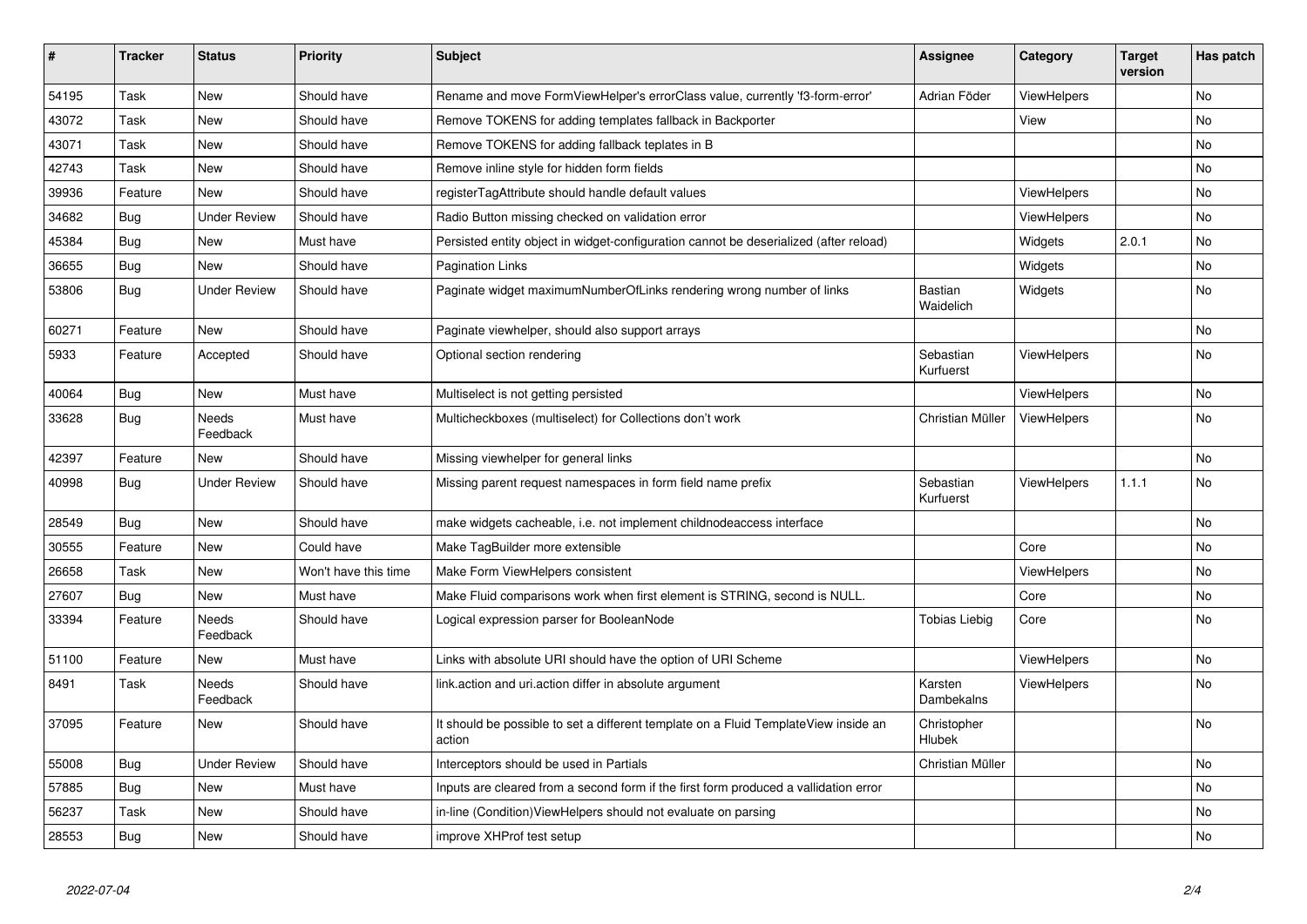| ∦     | <b>Tracker</b> | <b>Status</b>            | <b>Priority</b>      | Subject                                                                                              | <b>Assignee</b>             | Category    | <b>Target</b><br>version | Has patch |
|-------|----------------|--------------------------|----------------------|------------------------------------------------------------------------------------------------------|-----------------------------|-------------|--------------------------|-----------|
| 59057 | Bug            | <b>Under Review</b>      | Must have            | Hidden empty value fields shoud be disabled when related field is disabled                           | Bastian<br>Waidelich        | ViewHelpers |                          | <b>No</b> |
| 45394 | Task           | New                      | Should have          | Forwardport Unit test for standalone view                                                            |                             | View        |                          | <b>No</b> |
| 5636  | Task           | <b>Under Review</b>      | Must have            | Form_RadioViewHelper and CheckBoxViewHelper miss check for existing object<br>before it is accessed. |                             |             |                          | No        |
| 47669 | Task           | New                      | Should have          | FormViewHelper does not define the default request method                                            |                             |             |                          | <b>No</b> |
| 58983 | Bug            | New                      | Should have          | format.date does not respect linebreaks and throws exception                                         |                             |             |                          | No        |
| 8648  | Bug            | New                      | Should have          | format.crop ViewHelper should support all features of the crop stdWrap function                      |                             | ViewHelpers |                          | No        |
| 49038 | Bug            | <b>New</b>               | Must have            | form.select does not select the first item if prependOptionValue is used                             |                             |             |                          | <b>No</b> |
| 10472 | Feature        | New                      | Could have           | Fluid Standalone distribution                                                                        |                             | Core        |                          | No        |
| 37619 | Bug            | New                      | Should have          | Fatal Error when using variable in name attribute of Section ViewHelper                              |                             | ViewHelpers |                          | No        |
| 31955 | Feature        | New                      | Should have          | f:uri.widget                                                                                         |                             | Widgets     |                          | No        |
| 58921 | Bug            | New                      | Should have          | f:form.* VHs crash if NOT inside f:form but followed by f:form                                       |                             |             |                          | No        |
| 49600 | Bug            | New                      | Should have          | f:form tag shown as a HTML on frontend                                                               |                             | ViewHelpers |                          | <b>No</b> |
| 62346 | Feature        | New                      | Could have           | f:comment should have high precende                                                                  |                             | Core        | 3.x                      | No        |
| 45153 | Feature        | New                      | Should have          | f:be.menus.actionMenuItem - Detection of the current select option is insufficient                   |                             |             |                          | <b>No</b> |
| 46289 | Bug            | <b>Needs</b><br>Feedback | Should have          | Enable Escaping Interceptor in XML request format                                                    |                             | View        | 2.0.1                    | No        |
| 54284 | Bug            | New                      | Should have          | Default Option for Switch/Case VH                                                                    |                             | ViewHelpers |                          | No        |
| 3725  | Feature        | <b>New</b>               | Could have           | <b>CSS Engine</b>                                                                                    | Christian Müller            | ViewHelpers |                          | <b>No</b> |
| 52640 | Feature        | <b>Under Review</b>      | Should have          | Create an UnlessViewHelper as opposite to the IfViewHelper                                           | Marc Neuhaus                |             |                          | No        |
| 26664 | Task           | <b>New</b>               | Won't have this time | Clean up Form ViewHelpers                                                                            |                             | ViewHelpers |                          | <b>No</b> |
| 36662 | Bug            | Needs<br>Feedback        | Should have          | Checked state isn't always correct when property is collection                                       | Kevin Ulrich<br>Moschallski | ViewHelpers | 1.1.1                    | No        |
| 38130 | Feature        | New                      | Should have          | Checkboxes and multiple select fields should have an assignable default value                        |                             |             |                          | <b>No</b> |
| 60181 | Feature        | New                      | Could have           | Caching mechanism for Fluid Views/Templates                                                          |                             | View        |                          | No        |
| 3291  | Feature        | Needs<br>Feedback        | Should have          | Cacheable viewhelpers                                                                                |                             |             |                          | No        |
| 46545 | Feature        | New                      | Should have          | Better support for arrays in options of SelectViewHelper                                             |                             |             |                          | <b>No</b> |
| 12863 | Bug            | New                      | Should have          | Attributes of a viewhelper can't contain a '-'                                                       | Sebastian<br>Kurfuerst      | Core        |                          | No        |
| 36410 | Feature        | New                      | Should have          | Allow templates to send arguments back to layout                                                     |                             | ViewHelpers |                          | No        |
| 43346 | Feature        | <b>Under Review</b>      | Should have          | Allow property mapping configuration via template                                                    | Karsten<br>Dambekalns       | ViewHelpers | 2.1                      | No        |
| 40081 | Feature        | New                      | Should have          | Allow assigned variables as keys in arrays                                                           |                             |             |                          | No        |